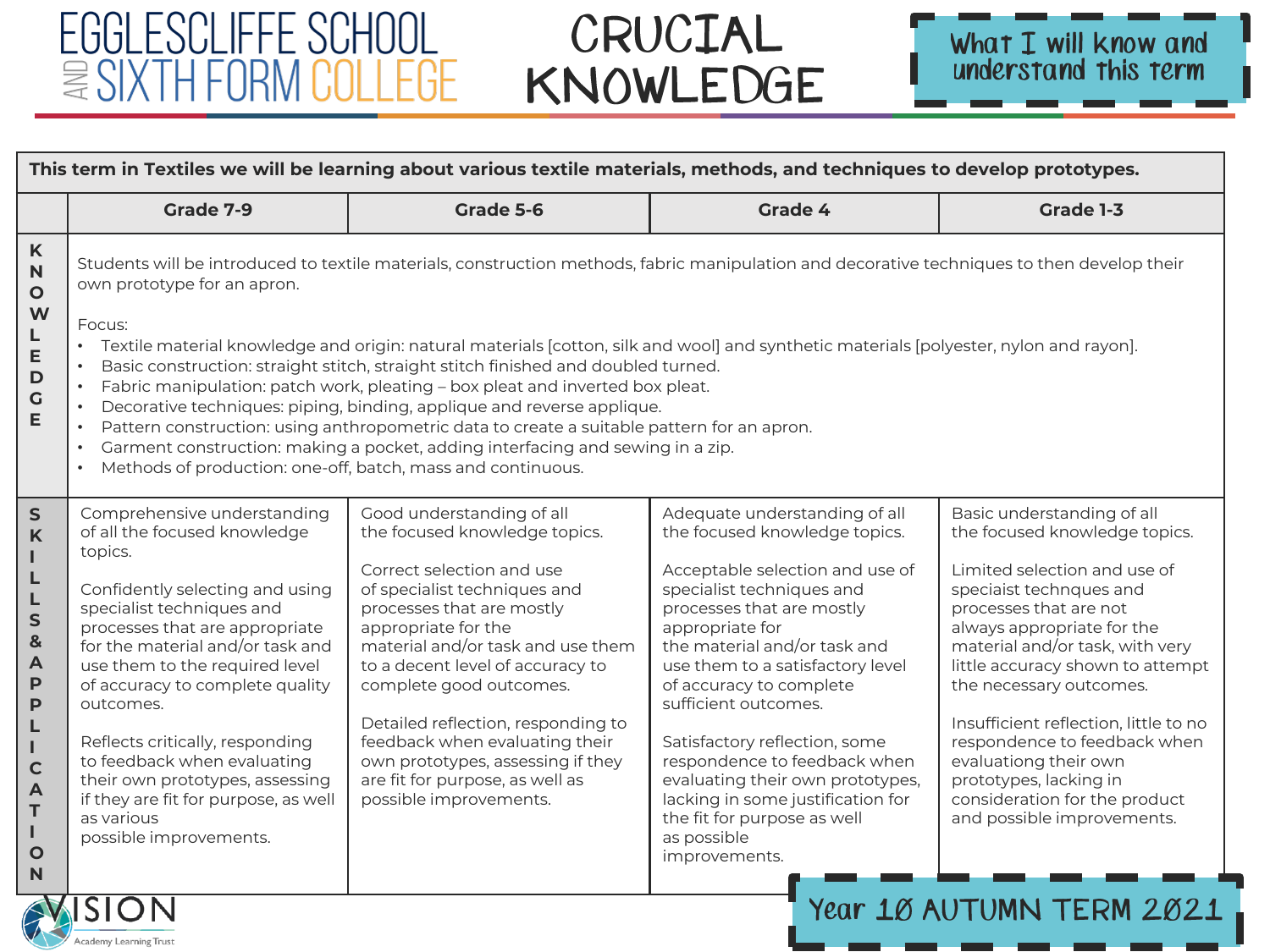Academy Learning Trust



|                                                                                                                    | Grade 7-9                                                                                                                                                                                                                                                                                                                                       | Grade 5-6                                                                                                                                                                                                                                                                                                                                                                                                                           | Grade 4                                                                                                                                                                                                                                                                                                                                                                                                                                                             | Grade 1-3                                                                                                                                                                                                                                                                                                                |
|--------------------------------------------------------------------------------------------------------------------|-------------------------------------------------------------------------------------------------------------------------------------------------------------------------------------------------------------------------------------------------------------------------------------------------------------------------------------------------|-------------------------------------------------------------------------------------------------------------------------------------------------------------------------------------------------------------------------------------------------------------------------------------------------------------------------------------------------------------------------------------------------------------------------------------|---------------------------------------------------------------------------------------------------------------------------------------------------------------------------------------------------------------------------------------------------------------------------------------------------------------------------------------------------------------------------------------------------------------------------------------------------------------------|--------------------------------------------------------------------------------------------------------------------------------------------------------------------------------------------------------------------------------------------------------------------------------------------------------------------------|
| K<br>$\overline{\mathsf{N}}$<br>$\mathbf{o}$<br>W<br>L<br>E<br>$\mathsf D$<br>$\mathbf G$<br>E                     | Knowledge of the principles of:<br>Sustainability and the<br>environment, Critical<br>knowledge on new and<br>emerging technologies,<br>Design for maintenance,<br>Ethics, The six Rs, Ecological<br>issues in design and<br>manufacture<br>Design decisions and<br>outcomes.<br>Mathematical skills and<br>scientific knowledge                | Knowledge and understanding<br>of: Sustainability and the<br>environment, Critical knowledge<br>on new and emerging,<br>technologies, Design for<br>maintenance, Ethics, The six Rs,<br>Ecological issues in design and<br>manufacture<br>Design decisions and outcomes<br>to draw some evidenced<br>conclusions.<br>Mathematical skills and scientific<br>knowledge.                                                               | Some knowledge and<br>understanding: Sustainability<br>and the environment, new and<br>emerging technologies,<br>Design for maintenance, Ethics,,<br>Ecological issues in design and<br>manufacture<br>Design decisions<br>use some mathematical skills<br>and scientific knowledge                                                                                                                                                                                 | Basic knowledge and<br>understanding: Sustainability<br>and the environment.<br>technologies,<br>Design for maintenance, Ethics<br>Level of communication lacks<br>detail and visual<br>communication is basic. $\cdot$<br>Mathematical skills and science<br>knowledge are accurate but<br>only for basic calculations. |
| $\mathsf{S}$<br>K<br>L<br>S<br>$\mathbf{8}$<br>$\mathsf{A}$<br>P<br>P<br>$\mathbf C$<br>A<br>T<br>$\mathbf O$<br>N | Demonstrate and effectively<br>apply comprehensive<br>understanding of the<br>principles of design and<br>technology in a range of<br>situations.<br>Effectively employ<br>sophisticated technical<br>language and a range of<br>communication methods.<br>Critically analyse and evaluate<br>decisions to draw well-<br>evidenced conclusions. | Demonstrate and effectively<br>apply understanding of the<br>principles of design and<br>technology in a range of<br>situations.<br>Accurately and effectively apply<br>technical language.<br>Critically analyse and evaluate<br>design decisions and outcomes<br>to draw some evidenced<br>conclusions.<br>Use a range of mathematical<br>skills and scientific knowledge to<br>make accurate calculations and<br>inform choices. | Demonstrate and apply mostly<br>accurate and appropriate<br>knowledge and understanding<br>of the principles of design and<br>technology in some situations.<br>Use some appropriate technical<br>language and methods of<br>communication.<br>Analyse and evaluate design<br>decisions and outcomes to<br>draw some conclusions. · use<br>some mathematical skills and<br>scientific knowledge to make<br>mostly accurate calculations<br>and inform some choices. | Basic knowledge and<br>understanding of the principles<br>of design and technology in<br>some situations.<br>Level of communication lacks<br>detail and visual<br>communication is basic. .<br>Mathematical skills and science<br>knowledge are accurate but<br>only for basic calculations.<br>Year 11 Autumn Year 2021 |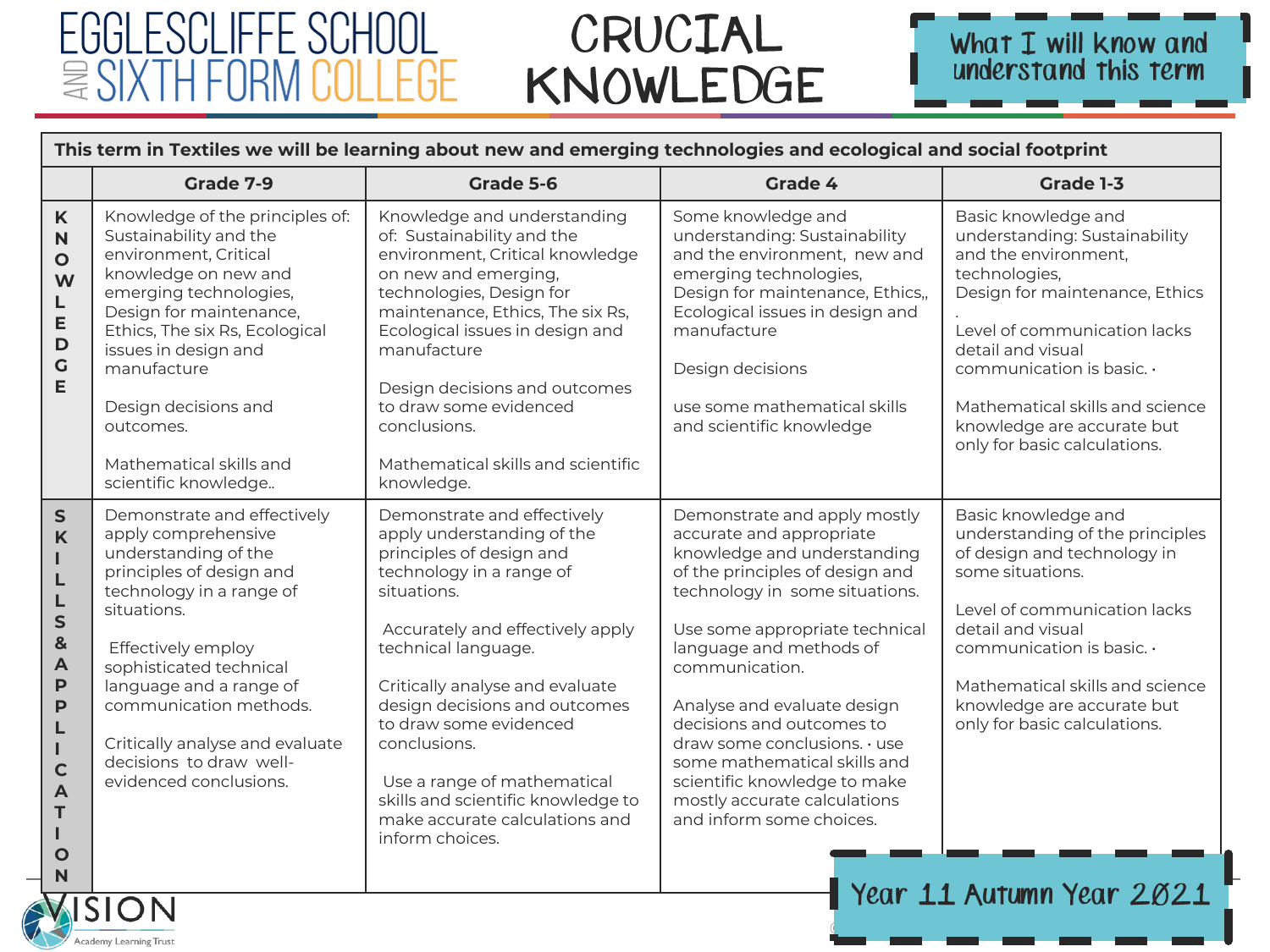## CRUCIAL KNOWLEDGE



|                                                                                                                                                                             | This term in SUBJECT we will be learning about materials and their working properties                                                                                                                                                                                                                                                                                                        |                                                                                                                                                                                                                                                                                                                                                                                                                 |                                                                                                                                                                                                                                                                                                                                                                                                         |                                                                                                                                                                                                                                                   |  |  |
|-----------------------------------------------------------------------------------------------------------------------------------------------------------------------------|----------------------------------------------------------------------------------------------------------------------------------------------------------------------------------------------------------------------------------------------------------------------------------------------------------------------------------------------------------------------------------------------|-----------------------------------------------------------------------------------------------------------------------------------------------------------------------------------------------------------------------------------------------------------------------------------------------------------------------------------------------------------------------------------------------------------------|---------------------------------------------------------------------------------------------------------------------------------------------------------------------------------------------------------------------------------------------------------------------------------------------------------------------------------------------------------------------------------------------------------|---------------------------------------------------------------------------------------------------------------------------------------------------------------------------------------------------------------------------------------------------|--|--|
|                                                                                                                                                                             | Grade 7-9                                                                                                                                                                                                                                                                                                                                                                                    | Grade 5-6                                                                                                                                                                                                                                                                                                                                                                                                       | Grade 4                                                                                                                                                                                                                                                                                                                                                                                                 | Grade 1-3                                                                                                                                                                                                                                         |  |  |
| K<br>$\mathsf{N}$<br>$\mathbf{o}$<br>W<br>L<br>E<br>D<br>G<br>E                                                                                                             | Knowledge on the selection of<br>materials or components for a<br>wide range of DT situations,<br>Excellent knowledge of<br>sources and origins,<br>stock forms, types and sizes of<br>materials<br>Design decisions and<br>outcomes relating to materials.                                                                                                                                  | Knowledge and understanding<br>of materials or components for<br>range of DT situations,<br>Good knowledge of sources and<br>origins,<br>stock forms, types and sizes of<br>materials<br>Design decisions and outcomes<br>to draw some evidenced relating<br>to materials.                                                                                                                                      | Some knowledge and<br>understanding of materials or<br>components for a wide range of<br>DT situations,<br>Sources and origins,<br>stock forms, types and sizes of<br>materials<br>Some appropriate technical<br>language relating to materials<br>and choices.                                                                                                                                         | Basic knowledge and<br>understanding of of materials<br>or components, sources and<br>origins,<br>stock formss<br>Level of communication lacks<br>detail and visual<br>communication is basic. .                                                  |  |  |
| ${\sf S}$<br>$\mathsf{K}$<br>Ш<br>L<br>L<br>S<br>&<br>$\overline{\mathsf{A}}$<br>$\mathsf{P}$<br>$\mathsf{P}$<br>L<br>т<br>$\mathsf{C}$<br>A<br>T<br>H.<br>$\mathbf O$<br>N | Demonstrate and effectively<br>apply comprehensive<br>understanding materials or<br>components for a wide range<br>of DT situations,<br>Evaluate sources and origins,<br>stock forms, types and sizes of<br>materials<br>Effectively employ<br>sophisticated technical<br>language and a range of<br>communication methods.<br>Critically analyse and evaluate<br>decisions to use materials | Demonstrate and effectively<br>apply understanding materials or<br>components for a range of DT<br>situations,<br>Justify sources and origins,<br>stock forms, types and sizes of<br>materials<br>Accurately and effectively apply<br>technical language and a range<br>of communication methods.<br>Critically analyse and evaluate<br>design decisions and outcomes<br>to draw some evidenced<br>conclusions. | Demonstrate and apply mostly<br>accurate and appropriate<br>understanding materials or<br>components,<br>Explain sources and origins,<br>stock forms, types and sizes of<br>materials<br>use some appropriate technical<br>language and methods of<br>communication, such as<br>drawings and annotated<br>sketches.<br>Analyse and evaluate design<br>decisions and outcomes to<br>draw some conclusion | Basic knowledge and<br>understanding of the principles<br>of materials or components,<br>sources and origins,<br>stock forms,<br>Level of communication lacks<br>detail and visual<br>communication is basic. $\cdot$<br>Year 11 Spring Year 2022 |  |  |

Academy Learning Trust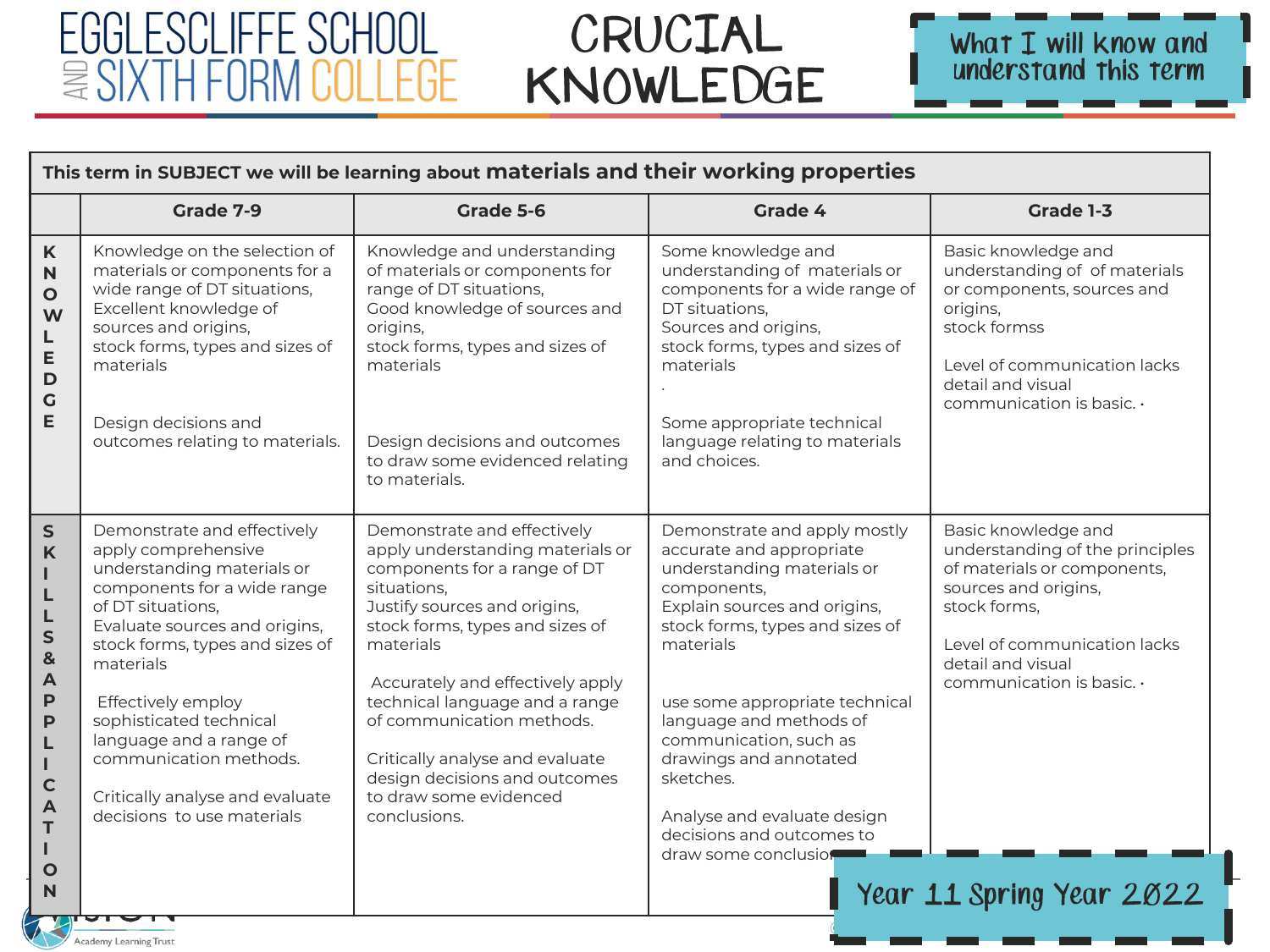Academy Learning Trust



|                                                                                                                                                                                                        | This term in SUBJECT we will be learning about specialist techniques and processes                                                                                                                                                                                                                                                             |                                                                                                                                                                                                                                                                                                                                      |                                                                                                                                                                                                                                                                                     |                                                                                                                                                                                                                                                          |  |
|--------------------------------------------------------------------------------------------------------------------------------------------------------------------------------------------------------|------------------------------------------------------------------------------------------------------------------------------------------------------------------------------------------------------------------------------------------------------------------------------------------------------------------------------------------------|--------------------------------------------------------------------------------------------------------------------------------------------------------------------------------------------------------------------------------------------------------------------------------------------------------------------------------------|-------------------------------------------------------------------------------------------------------------------------------------------------------------------------------------------------------------------------------------------------------------------------------------|----------------------------------------------------------------------------------------------------------------------------------------------------------------------------------------------------------------------------------------------------------|--|
|                                                                                                                                                                                                        | Grade 7-9                                                                                                                                                                                                                                                                                                                                      | Grade 5-6                                                                                                                                                                                                                                                                                                                            | Grade 4                                                                                                                                                                                                                                                                             | Grade 1-3                                                                                                                                                                                                                                                |  |
| K<br>N<br>$\mathbf{o}$<br>W<br>L<br>E<br>$\mathbf D$<br>$\mathsf C$<br>E                                                                                                                               | Mastery knowledge of the<br>principles of specialist<br>techniques and process<br>relating to Textiles.<br>Extensive knowledge of the<br>specialist textiles treatments<br>Comprehensive knowledge on<br>a range of production<br>methods.                                                                                                     | Knowledge and understanding of<br>specialist techniques and process<br>relating to Textiles.<br>Clear understanding of the<br>specialist textiles treatments<br>Mathematical skills and scientific<br>knowledge.                                                                                                                     | Some knowledge and<br>understanding of specialist<br>techniques and process relating<br>to Textiles.<br>Some knowledge of the<br>specialist textiles treatments<br>Some appropriate technical<br>language and methods of<br>communication.                                          | Basic knowledge and<br>understanding of specialist<br>techniques and process<br>relating to Textiles.<br>Some knowledge of the<br>specialist textiles treatments<br>Level of communication lacks<br>detail and visual<br>communication is basic. $\cdot$ |  |
| $\mathsf S$<br>K<br>т<br>L<br>L<br>S<br>$\mathbf{8}$<br>$\overline{\mathsf{A}}$<br>$\mathsf{P}$<br>$\mathsf{P}$<br>L<br>$\mathbf{L}$<br>$\mathbf C$<br>$\blacktriangle$<br>T<br>I.<br>$\mathbf O$<br>N | Demonstrate and effectively<br>apply comprehensive<br>understanding of the specialist<br>techniques and process<br>relating to Textiles.<br>Effectively employ<br>sophisticated technical<br>language and a range of<br>communication methods.<br>Critically analyse and evaluate<br>decisions to draw well-<br>evidenced conclusions.<br>SION | Demonstrate and effectively<br>apply understanding of specialist<br>techniques and process relating<br>to Textiles.<br>Accurately and effectively apply<br>technical language and a range<br>of communication methods.<br>Critically analyse and evaluate<br>design decisions and outcomes<br>to draw some evidenced<br>conclusions. | Demonstrate and apply mostly<br>accurate and appropriate<br>knowledge and understanding<br>specialist techniques and<br>process relating to Textiles.<br>Use some appropriate technical<br>language and methods of<br>communication, such as<br>drawings and annotated<br>sketches. | Basic knowledge and<br>understanding of specialist<br>techniques and process<br>relating to Textiles.<br>Level of communication lacks<br>detail and visual<br>communication is basic. $\cdot$<br>Year 11 Year 2021 / 2022                                |  |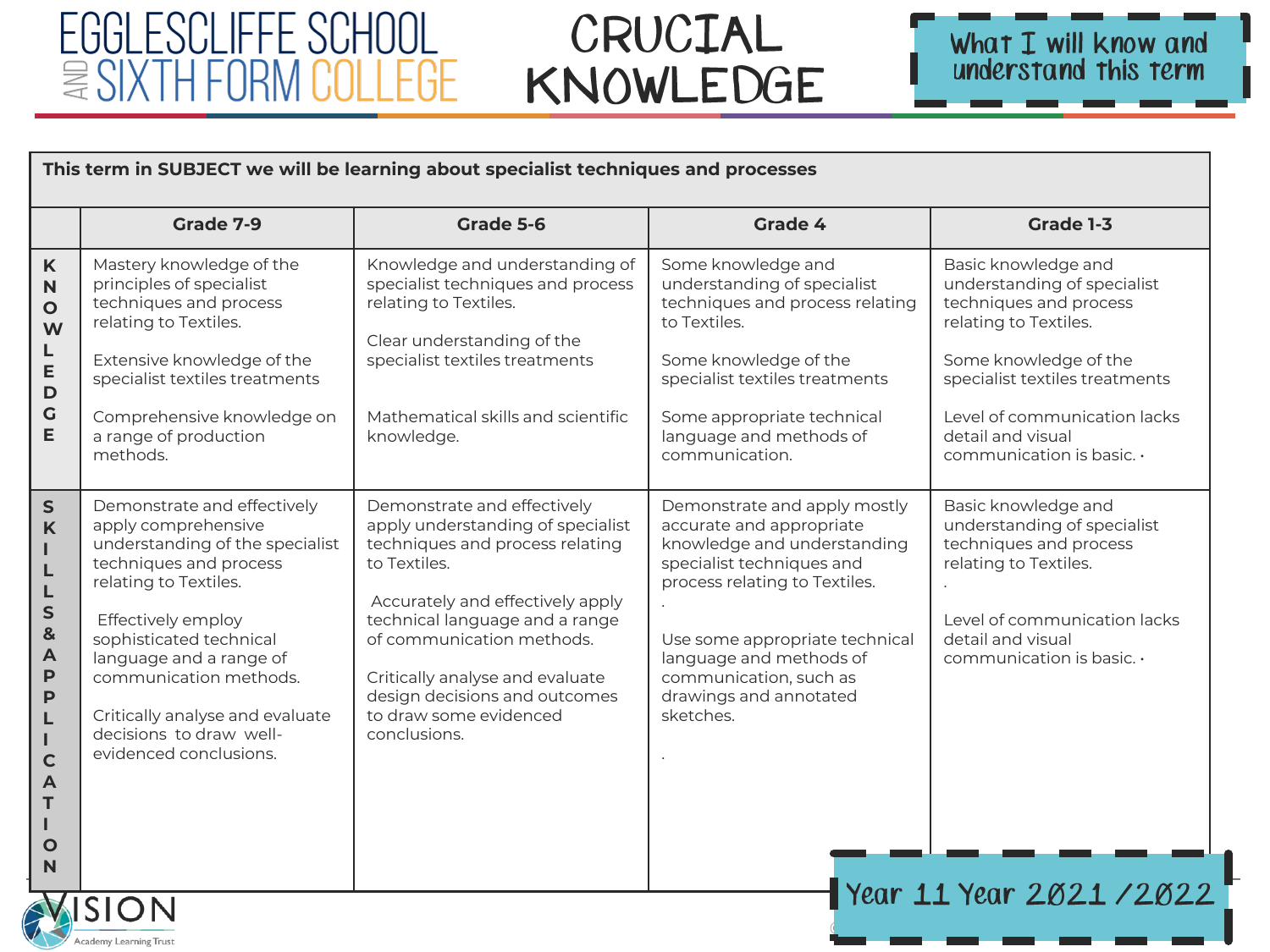|                                                                                                                                                                                 | Producing a design brief & specification.<br>This term in SUBJECT we will be learning about                                                                                                                                                                                                                                                                         |                                                                                                                                                                                                                                                                                                                                            |                                                                                                                                                                                                                                                                                                                                                        |                                                                                                                                                                                                                                                                                                                                                                   |  |  |
|---------------------------------------------------------------------------------------------------------------------------------------------------------------------------------|---------------------------------------------------------------------------------------------------------------------------------------------------------------------------------------------------------------------------------------------------------------------------------------------------------------------------------------------------------------------|--------------------------------------------------------------------------------------------------------------------------------------------------------------------------------------------------------------------------------------------------------------------------------------------------------------------------------------------|--------------------------------------------------------------------------------------------------------------------------------------------------------------------------------------------------------------------------------------------------------------------------------------------------------------------------------------------------------|-------------------------------------------------------------------------------------------------------------------------------------------------------------------------------------------------------------------------------------------------------------------------------------------------------------------------------------------------------------------|--|--|
|                                                                                                                                                                                 | Grade 7-9                                                                                                                                                                                                                                                                                                                                                           | Grade 5-6                                                                                                                                                                                                                                                                                                                                  | Grade 4                                                                                                                                                                                                                                                                                                                                                | Grade 1-3                                                                                                                                                                                                                                                                                                                                                         |  |  |
| $\mathsf{K}$<br>N<br>O<br>W<br>L<br>E<br>D<br>G<br>E                                                                                                                            |                                                                                                                                                                                                                                                                                                                                                                     | Based on conclusions from their investigations students will outline design possibilities by<br>producing a design brief and design specification. Students should review both throughout the<br>project.                                                                                                                                  |                                                                                                                                                                                                                                                                                                                                                        |                                                                                                                                                                                                                                                                                                                                                                   |  |  |
| $\mathsf{S}$<br>$\mathsf{K}$<br>т<br>L<br>L<br>$\mathsf{s}$<br>$\mathbf{g}$<br>$\mathsf{A}$<br>P<br>P<br>L<br>H.<br>$\mathbf C$<br>$\overline{A}$<br>T<br>т<br>$\mathbf O$<br>N | Comprehensive design brief<br>which clearly justifies how they<br>have considered their<br>user/client's needs and wants<br>and links directly to the<br>context selected.<br>Comprehensive design<br>specification with very high<br>level of justification linking to<br>the needs and wants of the<br>client/user.<br>Fully informs subsequent<br>design stages. | Good design brief with an<br>attempt to justify how they have<br>considered most of their client's<br>needs and wants and has clear<br>links to the context selected.<br>Detailed design specification with<br>good justification linking to the<br>needs and wants of the<br>client/user.<br>Largely informs subsequent<br>design stages. | Adequate design brief with<br>some consideration of their<br>client's needs and<br>wants is evident, as is the<br>relevance to the context<br>selected.<br>Adequate design specification<br>lacking some detail. Some<br>justification linking<br>to the needs and wants of the<br>client/user.<br>Informs subsequent design<br>stages to some extent. | Basic design brief that contains<br>only limited consideration of<br>their client's needs and wants<br>and has little or no relevance to<br>the context selected.<br>Basic design specification has<br>minimal detail. Limited<br>justification linking to<br>the needs and wants of the<br>client/user.<br>Very little influence on<br>subsequent design stages. |  |  |
|                                                                                                                                                                                 | Year 11 AUTUMN TERM<br>A MEMBER OF<br>WISION<br>YEAR 21                                                                                                                                                                                                                                                                                                             |                                                                                                                                                                                                                                                                                                                                            |                                                                                                                                                                                                                                                                                                                                                        |                                                                                                                                                                                                                                                                                                                                                                   |  |  |

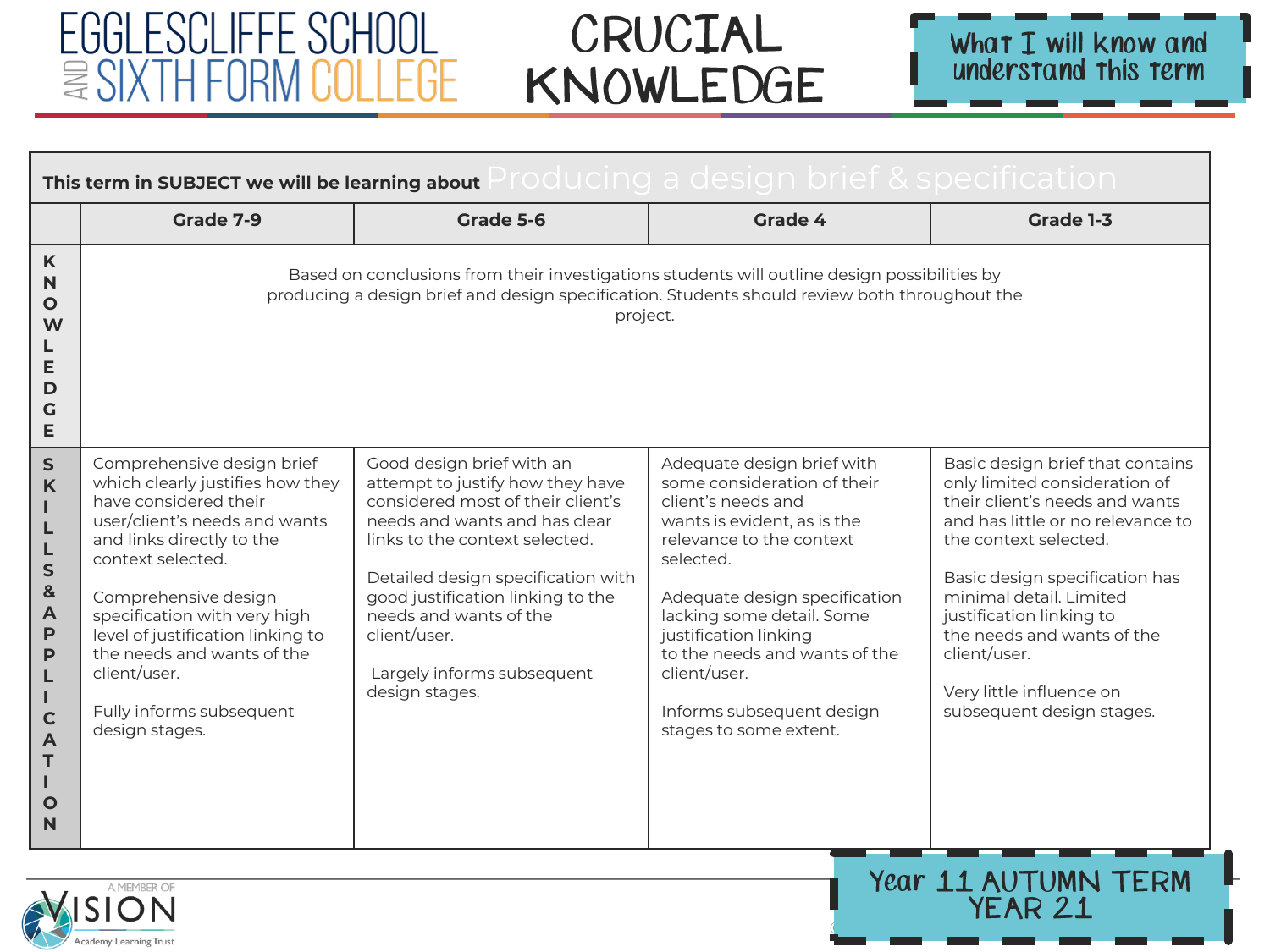Academy Learning Trust



|                                                                                                                                                                                                                 | This term in SUBJECT we will be learning about Generating design ideas                                                                                                                                                                                                                                                                                                                                                                                                                                                                                                                                   |                                                                                                                                                                                                                                                                                                                                                                                                                                                                                                                                                                                                                                                                                                                                                                                                                |                                                                                                                                                                                                                                                                                                                                                                                                                                                                                                                                                                       |                                                                                                                                                                                                                                                                                                                                                                                                             |  |
|-----------------------------------------------------------------------------------------------------------------------------------------------------------------------------------------------------------------|----------------------------------------------------------------------------------------------------------------------------------------------------------------------------------------------------------------------------------------------------------------------------------------------------------------------------------------------------------------------------------------------------------------------------------------------------------------------------------------------------------------------------------------------------------------------------------------------------------|----------------------------------------------------------------------------------------------------------------------------------------------------------------------------------------------------------------------------------------------------------------------------------------------------------------------------------------------------------------------------------------------------------------------------------------------------------------------------------------------------------------------------------------------------------------------------------------------------------------------------------------------------------------------------------------------------------------------------------------------------------------------------------------------------------------|-----------------------------------------------------------------------------------------------------------------------------------------------------------------------------------------------------------------------------------------------------------------------------------------------------------------------------------------------------------------------------------------------------------------------------------------------------------------------------------------------------------------------------------------------------------------------|-------------------------------------------------------------------------------------------------------------------------------------------------------------------------------------------------------------------------------------------------------------------------------------------------------------------------------------------------------------------------------------------------------------|--|
|                                                                                                                                                                                                                 | Grade 7-9                                                                                                                                                                                                                                                                                                                                                                                                                                                                                                                                                                                                | Grade 5-6                                                                                                                                                                                                                                                                                                                                                                                                                                                                                                                                                                                                                                                                                                                                                                                                      | Grade 4                                                                                                                                                                                                                                                                                                                                                                                                                                                                                                                                                               | Grade 1-3                                                                                                                                                                                                                                                                                                                                                                                                   |  |
| K<br>$\mathbf N$<br>$\mathbf{o}$<br>W<br>L<br>E<br>D<br>$\mathsf{G}$<br>E                                                                                                                                       |                                                                                                                                                                                                                                                                                                                                                                                                                                                                                                                                                                                                          | Students should explore a range of possible ideas linking to the contextual challenge selected.<br>These design ideas should demonstrate flair and originality and students are encouraged to take<br>risks with their designs. Students may wish to use a variety of techniques to communicate.<br>Students will not be awarded for the quantity of design ideas but how well their ideas address the<br>contextual challenge selected. Students are encouraged to be imaginative in their approach by<br>experimenting with different ideas and possibilities that avoid design fixation. In the highest band<br>students are expected to show some innovation by generating ideas that are different to the work<br>of the majority of their peers or demonstrate new ways of improving existing solutions. |                                                                                                                                                                                                                                                                                                                                                                                                                                                                                                                                                                       |                                                                                                                                                                                                                                                                                                                                                                                                             |  |
| $\mathsf{S}$<br>$\mathbf K$<br>$\mathbf{I}$<br>L<br>L<br>S<br>$\mathbf{8}$<br>$\overline{\mathsf{A}}$<br>$\mathsf{P}$<br>P<br>L<br>Т<br>$\mathbf C$<br>$\overline{A}$<br>T<br>L<br>$\mathbf{o}$<br>$\mathsf{N}$ | Imaginative, creative and<br>innovative ideas have been<br>generated, fully avoiding<br>design fixation and with full<br>consideration of functionality,<br>aesthetics and innovation.<br>Ideas have been generated,<br>that take full account of on-<br>going investigation that is<br>both fully relevant and<br>focused.<br>Extensive experimentation and<br>excellent communication is<br>evident, using a wide range of<br>techniques.<br>Imaginative use of different<br>design strategies for different<br>purposes and as part of a fully<br>integrated approach to<br>designing.<br>A MEMBER OF | Imaginative and creative ideas<br>have been generated which<br>mainly avoid design fixation and<br>have adequate consideration of<br>functionality, aesthetics and<br>innovation.<br>Ideas have been generated,<br>taking into account on-going<br>investigation that is relevant and<br>focused.<br>Good experimentation and<br>communication is evident, using<br>a wide range of techniques.<br>Effective use of different design<br>strategies for different purposes<br>as an approach to designing.                                                                                                                                                                                                                                                                                                      | Imaginative ideas have been<br>generated with a degree of<br>design fixation and having<br>some consideration of<br>functionality, aesthetics and<br>innovation.<br>Ideas have been generated that<br>take some account of<br>investigations carried out but<br>may lack relevance and/or<br>focus.<br>Experimentation is sufficient to<br>generate a range of ideas.<br>Communication is evident,<br>using a range of techniques.<br>Different design strategies<br>explored but only at a<br>superficial level with the<br>approach tending to be fairly<br>narrow. | Basic ideas have been<br>generated with clear design<br>fixation and limited<br>consideration of functionality,<br>aesthetics and innovation.<br>Ideas generated taking little or<br>no account of investigations<br>carried out.<br>Basic experimentation and<br>communication is evident,<br>using a limited number of<br>techniques.<br>Basic use of a single design<br>strategy.<br>Year 11 AUTUMN TERM |  |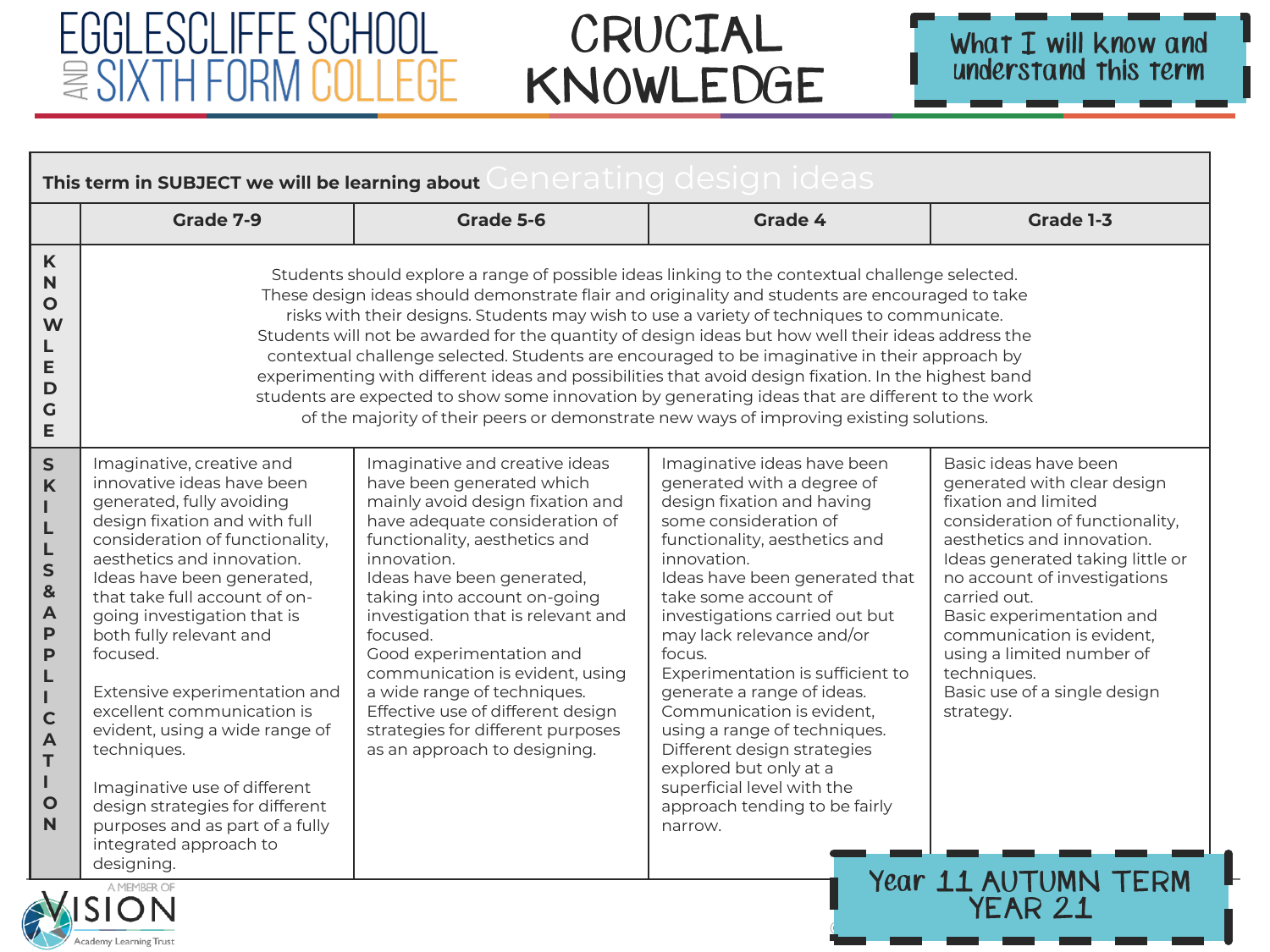Academy Learning Trust



| Developing design ideas<br>This term in Textiles we will be learning about                                                                                                                              |                                                                                                                                                                                                                                                                                                                                                                                                                                                                                                                                             |                                                                                                                                                                                                                                                                                                                                                                                                                                                                                                                                                                                                                                                                                                                                                                                                                                                                                                                                           |                                                                                                                                                                                                                                                                                                                                                                                                                                                                                                                                                                         |                                                                                                                                                                                                                                                                                                                                                                                                                                                                                                                                                                                      |
|---------------------------------------------------------------------------------------------------------------------------------------------------------------------------------------------------------|---------------------------------------------------------------------------------------------------------------------------------------------------------------------------------------------------------------------------------------------------------------------------------------------------------------------------------------------------------------------------------------------------------------------------------------------------------------------------------------------------------------------------------------------|-------------------------------------------------------------------------------------------------------------------------------------------------------------------------------------------------------------------------------------------------------------------------------------------------------------------------------------------------------------------------------------------------------------------------------------------------------------------------------------------------------------------------------------------------------------------------------------------------------------------------------------------------------------------------------------------------------------------------------------------------------------------------------------------------------------------------------------------------------------------------------------------------------------------------------------------|-------------------------------------------------------------------------------------------------------------------------------------------------------------------------------------------------------------------------------------------------------------------------------------------------------------------------------------------------------------------------------------------------------------------------------------------------------------------------------------------------------------------------------------------------------------------------|--------------------------------------------------------------------------------------------------------------------------------------------------------------------------------------------------------------------------------------------------------------------------------------------------------------------------------------------------------------------------------------------------------------------------------------------------------------------------------------------------------------------------------------------------------------------------------------|
|                                                                                                                                                                                                         | Grade 7-9                                                                                                                                                                                                                                                                                                                                                                                                                                                                                                                                   | Grade 5-6                                                                                                                                                                                                                                                                                                                                                                                                                                                                                                                                                                                                                                                                                                                                                                                                                                                                                                                                 | Grade 4                                                                                                                                                                                                                                                                                                                                                                                                                                                                                                                                                                 | Grade 1-3                                                                                                                                                                                                                                                                                                                                                                                                                                                                                                                                                                            |
| K<br>N<br>$\mathbf{o}$<br>W<br>L<br>E<br>$\mathbf D$<br>$\mathbf G$<br>E                                                                                                                                |                                                                                                                                                                                                                                                                                                                                                                                                                                                                                                                                             | Students will develop and refine design ideas. This may include, formal and informal 2D/3D<br>drawing including CAD, systems and schematic diagrams, models and schedules. Students will<br>develop at least one model, however marks will be awarded for the suitability of the model(s) and<br>not the quantity produced. Students will also select suitable materials and components<br>communicating their decisions throughout the development process. Students are encouraged to<br>reflect on their developed ideas by looking at their requirements; including how their designs meet<br>the design specification. Part of this work will then feed into the development of a manufacturing<br>specification providing sufficient accurate information for third party manufacture, using a range of<br>appropriate methods, such as measured drawings, control programs, circuit diagrams, patterns,<br>cutting or parts lists. |                                                                                                                                                                                                                                                                                                                                                                                                                                                                                                                                                                         |                                                                                                                                                                                                                                                                                                                                                                                                                                                                                                                                                                                      |
| $\mathsf{S}$<br>$\mathsf{K}$<br>п<br>L<br>L<br>$\mathsf{s}$<br>$\mathbf{g}$<br>$\overline{A}$<br>P<br>P<br>L<br>L<br>$\mathbf C$<br>$\overline{A}$<br>$\mathsf{T}$<br>$\mathbf{L}$<br>$\mathbf{o}$<br>N | Very detailed development<br>work is evident, using a wide<br>range of 2D/3D techniques<br>(including CAD where<br>appropriate) in order to<br>develop a prototype.<br>Excellent modelling, using a<br>wide variety of methods to test<br>their design ideas, fully<br>meeting all requirements.<br>Fully appropriate<br>materials/components<br>selected with extensive<br>research into their working<br>properties and availability.<br>Fully detailed manufacturing<br>specification is produced with<br>comprehensive justification to | Good development work is<br>evident, using a range of 2D/3D<br>techniques (including CAD where<br>appropriate) in order to develop a<br>prototype.<br>Good modelling which uses a<br>variety of methods to test their<br>design ideas, largely meeting<br>requirements.<br>Materials/components selected<br>are mostly appropriate with good<br>research into their working<br>properties and availability.<br>Largely detailed manufacturing<br>specification is produced with<br>good justification to inform<br>manufacture.                                                                                                                                                                                                                                                                                                                                                                                                           | Development work is sufficient,<br>using some 2D/3D techniques<br>(including CAD where<br>appropriate) in order to develop<br>a prototype.<br>Modelling is sufficient, using a<br>variety of methods to test their<br>design ideas, meeting some<br>requirements.<br>Materials/components selected<br>with some research into their<br>working properties and<br>availability. Some of these may<br>not be fully appropriate for<br>purpose.<br>Adequate manufacturing<br>specification contains sufficient<br>detail with some justification to<br>inform manufacture. | Basic development work is<br>evident, using a limited range<br>of 2D/3D techniques (including<br>CAD where appropriate) in<br>order to develop a prototype.<br>Modelling is basic, using a<br>limited number of methods to<br>test their design ideas meeting<br>requirements only superficially.<br>Materials/components selected<br>with minimal research into<br>their working properties or<br>availability and may not be fully<br>fit for purpose.<br><b>Basic manufacturing</b><br>specification that lacks detail<br>and has minimal justification to<br>inform manufacture. |
|                                                                                                                                                                                                         | inform manufacture.<br>SION                                                                                                                                                                                                                                                                                                                                                                                                                                                                                                                 |                                                                                                                                                                                                                                                                                                                                                                                                                                                                                                                                                                                                                                                                                                                                                                                                                                                                                                                                           |                                                                                                                                                                                                                                                                                                                                                                                                                                                                                                                                                                         | Year 11 AUTUMN TERM<br>YEAR 21                                                                                                                                                                                                                                                                                                                                                                                                                                                                                                                                                       |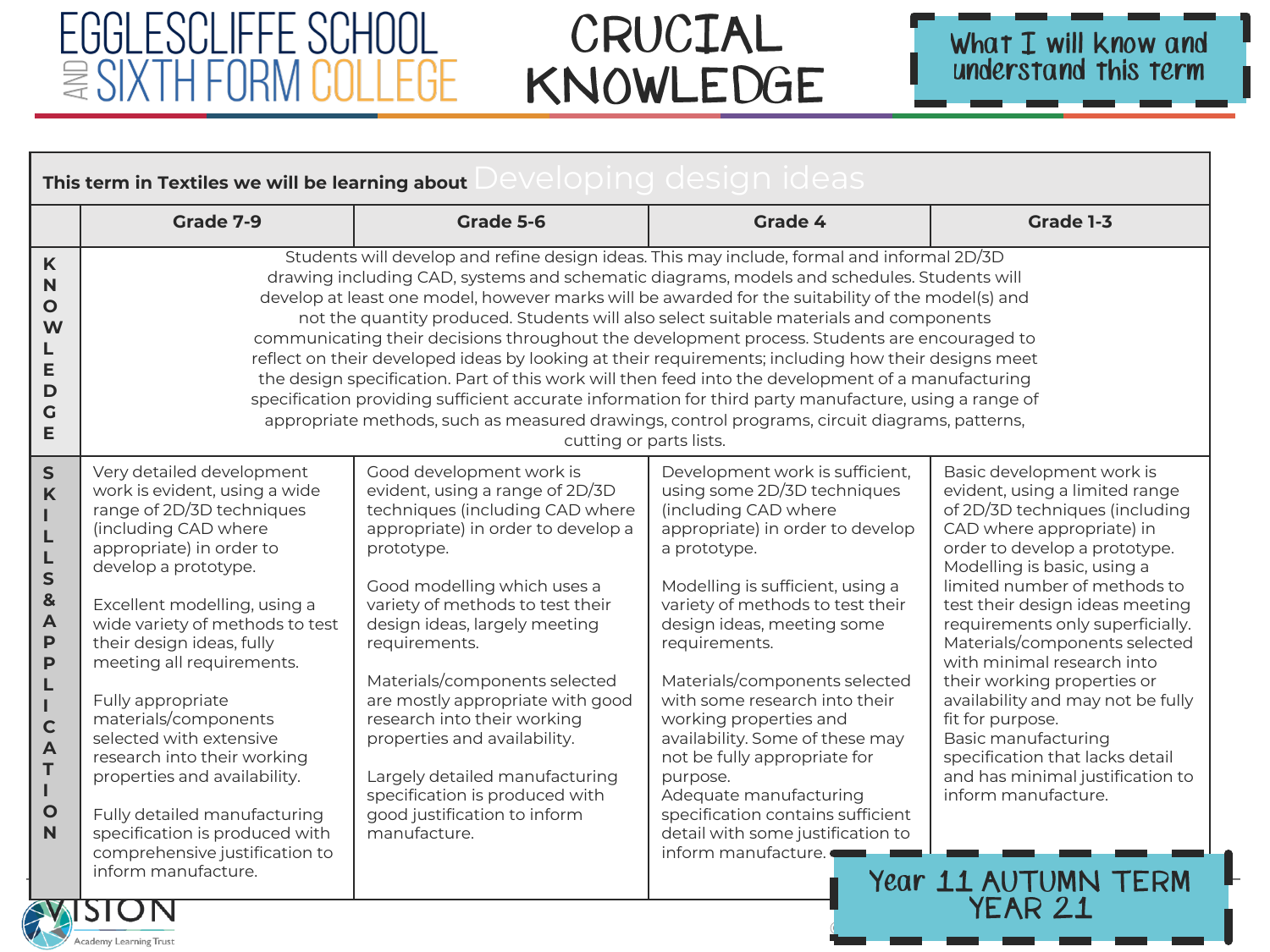

|                                                                                                                                                                                          | This term in SUBJECT we will be learning about RealISIng design Ideas                                                                                                                                                                                                                                                                                                                                                                                                                                                                                                                                                     |                                                                                                                                                                                                                                                                                                                                                                                                                                                                                                                                                                                                                                                                                      |                                                                                                                                                                                                                                                                                                                                                                                                                                                                                                                                                                                                           |                                                                                                                                                                                                                                                                                                                                                                                                                                                                                               |  |  |
|------------------------------------------------------------------------------------------------------------------------------------------------------------------------------------------|---------------------------------------------------------------------------------------------------------------------------------------------------------------------------------------------------------------------------------------------------------------------------------------------------------------------------------------------------------------------------------------------------------------------------------------------------------------------------------------------------------------------------------------------------------------------------------------------------------------------------|--------------------------------------------------------------------------------------------------------------------------------------------------------------------------------------------------------------------------------------------------------------------------------------------------------------------------------------------------------------------------------------------------------------------------------------------------------------------------------------------------------------------------------------------------------------------------------------------------------------------------------------------------------------------------------------|-----------------------------------------------------------------------------------------------------------------------------------------------------------------------------------------------------------------------------------------------------------------------------------------------------------------------------------------------------------------------------------------------------------------------------------------------------------------------------------------------------------------------------------------------------------------------------------------------------------|-----------------------------------------------------------------------------------------------------------------------------------------------------------------------------------------------------------------------------------------------------------------------------------------------------------------------------------------------------------------------------------------------------------------------------------------------------------------------------------------------|--|--|
|                                                                                                                                                                                          | Grade 7-9                                                                                                                                                                                                                                                                                                                                                                                                                                                                                                                                                                                                                 | Grade 5-6                                                                                                                                                                                                                                                                                                                                                                                                                                                                                                                                                                                                                                                                            | <b>Grade 4</b>                                                                                                                                                                                                                                                                                                                                                                                                                                                                                                                                                                                            | Grade 1-3                                                                                                                                                                                                                                                                                                                                                                                                                                                                                     |  |  |
| K<br>$\mathbf N$<br>$\mathbf{o}$<br>W<br>L<br>E<br>D<br>$\mathsf{G}$<br>E                                                                                                                |                                                                                                                                                                                                                                                                                                                                                                                                                                                                                                                                                                                                                           | Students will work with a range of appropriate materials/components to produce prototypes that<br>are accurate and within close tolerances. This will involve using specialist tools and equipment,<br>which may include hand tools, machines or CAM/CNC. The prototypes will be constructed through<br>a range of techniques, which may involve shaping, fabrication, construction and assembly. The<br>prototypes will have suitable finish with functional and aesthetic qualities, where appropriate.<br>Students will be awarded marks for the quality of their prototype(s) and how it addresses the<br>design brief and design specification based on a contextual challenge. |                                                                                                                                                                                                                                                                                                                                                                                                                                                                                                                                                                                                           |                                                                                                                                                                                                                                                                                                                                                                                                                                                                                               |  |  |
| $\mathsf{S}$<br>K<br>Ш<br>L<br>L<br>S<br>&<br>$\mathbf{A}$<br>P<br>$\mathsf{P}$<br>L<br>L<br>$\mathbf C$<br>$\overline{A}$<br>$\mathsf T$<br>$\mathbf{I}$<br>$\mathbf{o}$<br>$\mathbf N$ | The correct tools, materials<br>and equipment (including<br>CAM where appropriate) have<br>been consistently used or<br>operated safely with an<br>exceptionally high level of skill.<br>A high level of quality control is<br>evident to ensure the<br>prototype is accurate by<br>consistently applying very<br>close tolerances.<br>Prototype shows an<br>exceptionally high level of<br>making/finishing skills that<br>are fully consistent and<br>appropriate to the desired<br>outcome.<br>An exceptionally high quality<br>prototype that has the<br>potential to be commercially<br>viable has been produced and | The correct tools, materials and<br>equipment (including CAM<br>where appropriate) have been<br>used or operated safely with a<br>good level, of skill.<br>Detailed quality control is evident<br>to ensure the prototype is mostly<br>accurate through partial<br>application of tolerances.<br>Prototype shows a good level of<br>making/finishing skills that are<br>largely consistent and<br>appropriate to the desired<br>outcome.<br>A good quality prototype that<br>may have potential to be<br>commercially viable has been<br>produced which mostly meets<br>the needs of the client/user.                                                                                | The correct tools, materials and<br>equipment (including CAM<br>where appropriate) have been<br>used or operated safely with an<br>adequate level of skill.<br>Some quality control is evident<br>through measurement and<br>testing.<br>Prototype shows an adequate<br>level of making/finishing skills<br>that are mostly appropriate to<br>the desired outcome.<br>A prototype of sufficient quality<br>has been produced that may<br>have potential to be<br>commercially viable, although<br>further developments would be<br>required, and only partially<br>meets the needs of the<br>client/user. | Tools, materials and equipment<br>(including CAM where<br>appropriate) have been used or<br>operated safely at a basic level.<br>Basic quality control is evident<br>through measurement only.<br>Prototype shows a basic level of<br>making/finishing skills which<br>may not be appropriate for the<br>desired outcome.<br>A prototype of basic quality has<br>been produced with little or no<br>potential to be commercially<br>viable and does not meet the<br>needs of the client/user. |  |  |
|                                                                                                                                                                                          | fully meets the needs of the<br>client/user.                                                                                                                                                                                                                                                                                                                                                                                                                                                                                                                                                                              |                                                                                                                                                                                                                                                                                                                                                                                                                                                                                                                                                                                                                                                                                      |                                                                                                                                                                                                                                                                                                                                                                                                                                                                                                                                                                                                           | Year 11 AUTUMN TERM<br><b>YEAR X</b>                                                                                                                                                                                                                                                                                                                                                                                                                                                          |  |  |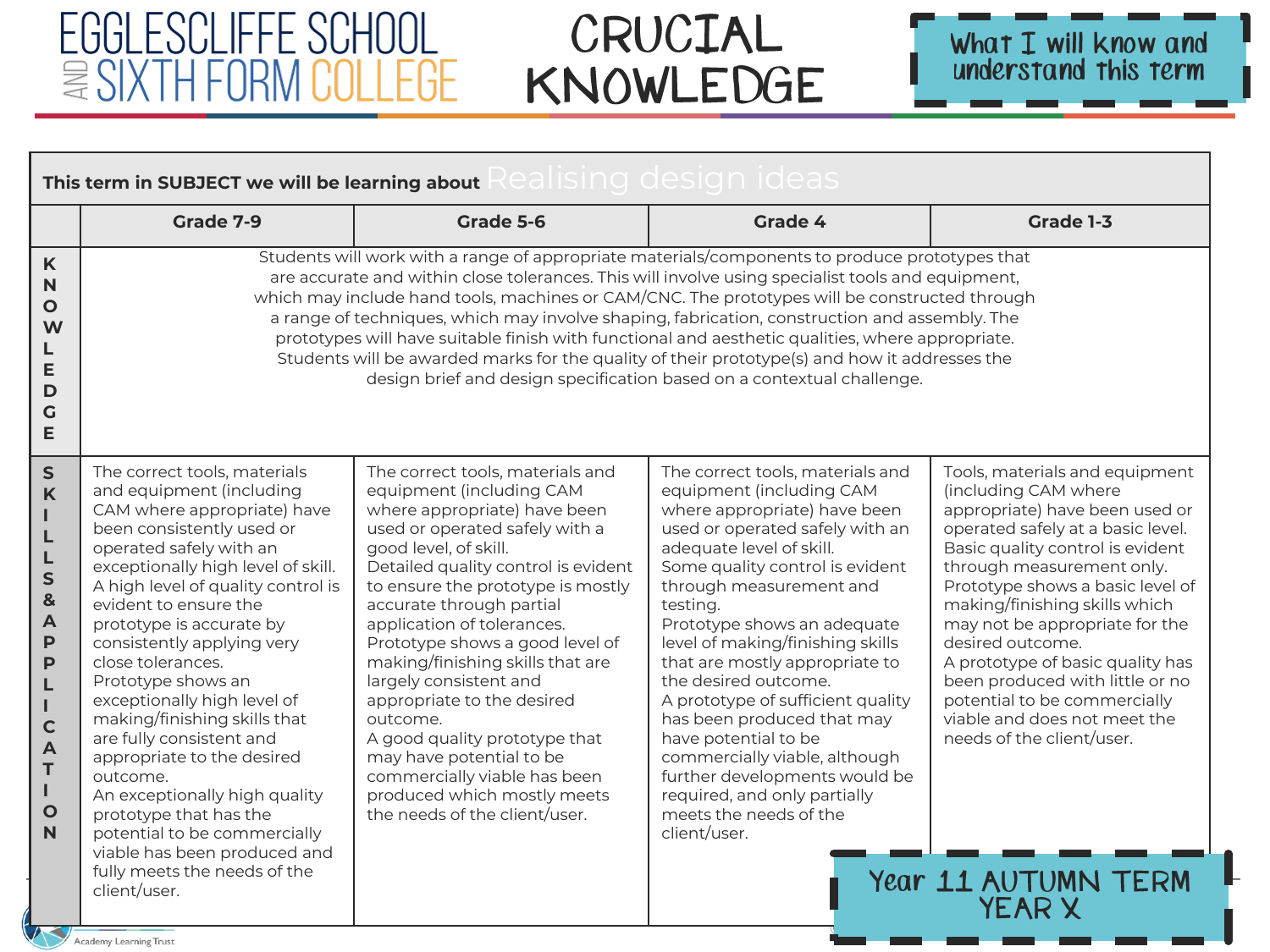Academy Learning Trust



| This term in SUBJECT we will be learning about Analysing & evaluating                                                                                                                                |                                                                                                                                                                                                                                                                                                                                                                                                                                                                                                                                                                                                                                                                 |                                                                                                                                                                                                                                                                                                                                                                                                                                                                                                                                                                                  |                                                                                                                                                                                                                                                                                                                                                                                                                                                                                                                                                                                                                              |                                                                                                                                                                                                                                                                                                                                                                                                                                                                                                                                 |  |
|------------------------------------------------------------------------------------------------------------------------------------------------------------------------------------------------------|-----------------------------------------------------------------------------------------------------------------------------------------------------------------------------------------------------------------------------------------------------------------------------------------------------------------------------------------------------------------------------------------------------------------------------------------------------------------------------------------------------------------------------------------------------------------------------------------------------------------------------------------------------------------|----------------------------------------------------------------------------------------------------------------------------------------------------------------------------------------------------------------------------------------------------------------------------------------------------------------------------------------------------------------------------------------------------------------------------------------------------------------------------------------------------------------------------------------------------------------------------------|------------------------------------------------------------------------------------------------------------------------------------------------------------------------------------------------------------------------------------------------------------------------------------------------------------------------------------------------------------------------------------------------------------------------------------------------------------------------------------------------------------------------------------------------------------------------------------------------------------------------------|---------------------------------------------------------------------------------------------------------------------------------------------------------------------------------------------------------------------------------------------------------------------------------------------------------------------------------------------------------------------------------------------------------------------------------------------------------------------------------------------------------------------------------|--|
|                                                                                                                                                                                                      | Grade 7-9                                                                                                                                                                                                                                                                                                                                                                                                                                                                                                                                                                                                                                                       | Grade 5-6                                                                                                                                                                                                                                                                                                                                                                                                                                                                                                                                                                        | Grade 4                                                                                                                                                                                                                                                                                                                                                                                                                                                                                                                                                                                                                      | Grade 1-3                                                                                                                                                                                                                                                                                                                                                                                                                                                                                                                       |  |
| K<br>N<br>$\mathbf{o}$<br>W<br>L<br>E<br>D<br>$\mathsf C$<br>E                                                                                                                                       |                                                                                                                                                                                                                                                                                                                                                                                                                                                                                                                                                                                                                                                                 | Within this iterative design process students are expected to continuously analyse and evaluate<br>their work, using their decisions to improve outcomes. This should include defining requirements,<br>analysing the design brief and specifications along with the testing and evaluating of ideas<br>produced during the generation and development stages. Their final prototype(s) will also undergo<br>a range of tests on which the final evaluation will be formulated. This should include market testing<br>and a detailed analysis of the prototype(s).               |                                                                                                                                                                                                                                                                                                                                                                                                                                                                                                                                                                                                                              |                                                                                                                                                                                                                                                                                                                                                                                                                                                                                                                                 |  |
| $\mathsf S$<br>K<br>I.<br>L<br>L<br>S<br>$\mathbf{8}$<br>$\overline{A}$<br>$\mathsf{P}$<br>$\mathsf{P}$<br>L<br>$\mathbf{I}$<br>$\mathbf C$<br>$\overline{\mathsf{A}}$<br>T<br>L<br>$\mathbf O$<br>N | Extensive evidence that<br>various iterations are as a<br>direct result of considerations<br>linked to testing, analysis and<br>evaluation of the prototype,<br>including well considered<br>feedback from third parties.<br>Comprehensive testing of all<br>aspects of the final prototype<br>against the design brief and<br>specification. Fully detailed<br>and justified reference is made<br>to any modifications both<br>proposed and undertaken.<br>Excellent ongoing analysis and<br>evaluation evident throughout<br>the project that clearly<br>influences the design brief and<br>the design and manufacturing<br>specifications.<br><b>SWISTON</b> | Good evidence that various<br>iterations are as a result of<br>considerations linked to testing,<br>analysis and evaluation of the<br>prototype, including some<br>consideration of feedback from<br>third parties.<br>Good testing of most aspects of<br>the final prototype against the<br>design brief and specification.<br>Detailed reference is made to any<br>modifications either proposed or<br>undertaken.<br>Good analysis and evaluation at<br>most stages of the project that<br>influences the design brief and<br>the design and manufacturing<br>specifications. | Some evidence that various<br>iterations are as a result of<br>considerations linked to testing,<br>analysis and evaluation of the<br>prototype, including basic<br>consideration of feedback from<br>third parties.<br>Adequate testing of some<br>aspects of the final prototype<br>against the design brief and<br>specification. Some reference is<br>made to modifications either<br>proposed or undertaken.<br>Adequate analysis and<br>evaluation is present at some<br>stages of the project but does<br>not have sufficient influence on<br>the design brief and the design<br>and manufacturing<br>specifications. | Limited evidence that various<br>iterations are as a result of<br>considerations linked to<br>testing, analysis and evaluation<br>of the prototype.<br>Basic testing of some aspects<br>of the final prototype against<br>the design brief and<br>specification. Little reference is<br>made to any modifications<br>either proposed or undertaken.<br>Superficial analysis and<br>evaluation. Little influence on<br>the design brief and the design<br>and manufacturing<br>specifications.<br>Year 11 SPRING TERM<br>YEAR 22 |  |